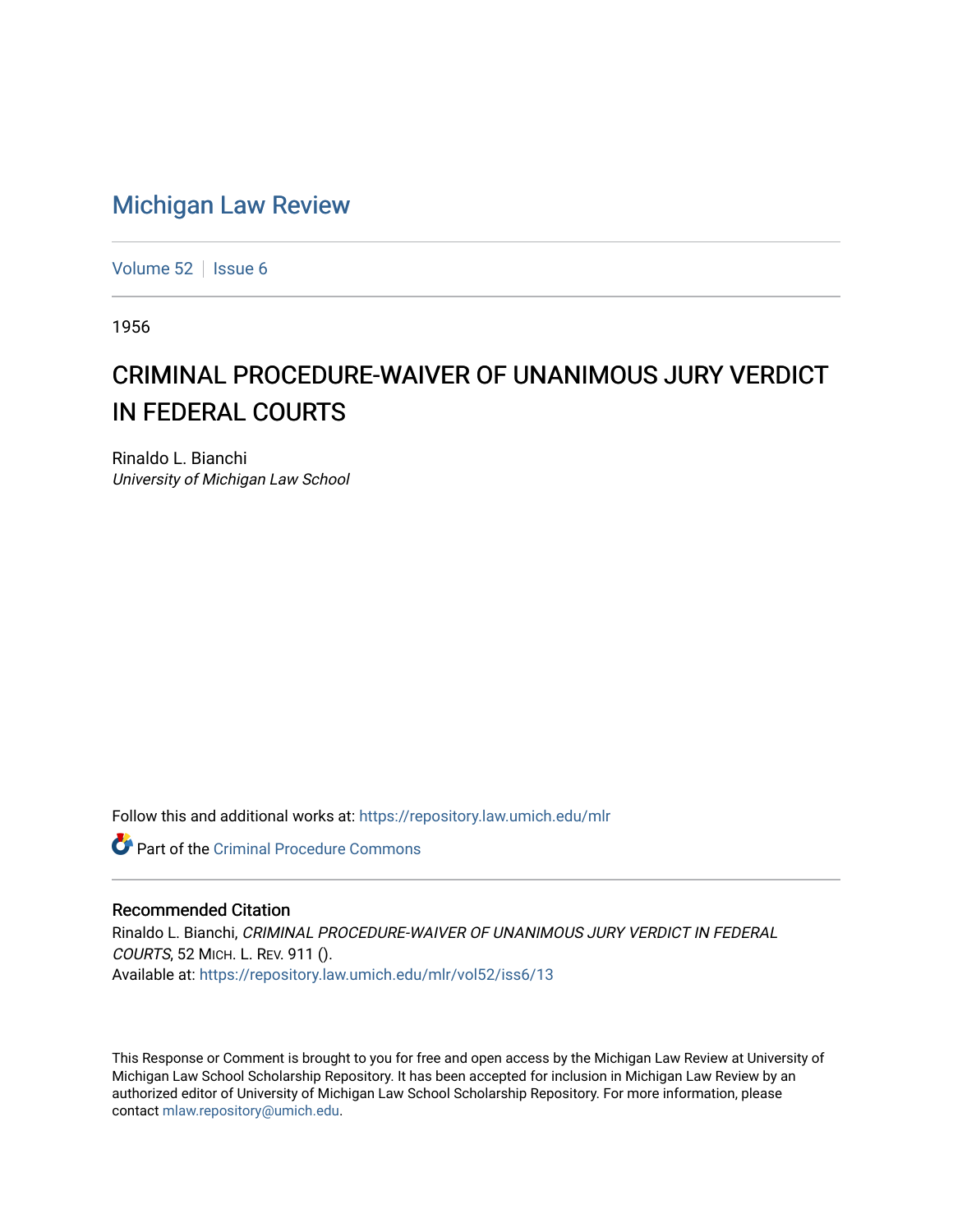CRIMINAL PROCEDURE-WAIVER OF UNANIMOUS JURY VERDICT IN FEDERAL Courrs-Defendant was tried for two counts of felony. After twenty-seven minutes of deliberation the jury was unable to agree on either count, and the court asked the parties whether they would accept a majority verdict. Counsel for the defendant, after consulting with his client, consented, as did the United States Attorney. The jury found defendant guilty on both counts by a majority of nine to three and ten to two respectively. The court ordered a verdict to be filed and imposed a sentence. On appeal, *held,* reversed. A unanimous verdict **is** "the inescapable element of due process" and cannot be waived under any circumstances. Aside from the disability springing from the "due process" concept, the mandatory wording of rule 31(a) of the Federal Rules of Criminal Procedure<sup>1</sup> might also prevent waiver. *Hibdon v. United States*, (6th Cir. 1953) 204 F. (2d) 834.

The leading case of *Patton v. United States<sup>2</sup>* held that the constitutional guaranty of jury trial did not define a jurisdictional element of tribunals, but only a privilege for the protection of the accused. The Supreme Court ruled that a constitutional jury was composed of three essential elements: (I) a twelveman panel, (2) the presence of a judge having power to instruct jurors as to the law and advise as to the facts, and (3) unanimity of the verdict. The absence of one element was held tantamount to the complete absence of a constitutional jury,<sup>3</sup> and since one can waive the whole by a plea of guilty, the Court allowed waiver of a part (twelve-man panel) when made in a manner consistent with the requirement of a fair trial. This decision has been said to have opened the door to waiver of at least unanimity of the verdict.<sup>4</sup> Indeed, even superintend-

1 "The verdict shall be unanimous. It shall be returned to the judge in open court." 18 u.s.c. (1946).

<sup>2</sup>281 U.S. 276, 50 S.Ct. 253 (1930).

s For an article criticizing this reasoning and predicting a strict limitation of the Patton case to its facts, see Grant, "Waiver of Jury Trial in Felony Cases," 20 CALIF. L. REv. 132 at 152 (1931).

<sup>4</sup>Robinson, "The Proposed Federal Rules of Criminal Procedure," 27 J. AM.. Jtm. Soc. 38 at 47 (1943); Moscowitz, "Some Aspects of the Trial of a Criminal Case in the Federal Court," 3 F.R.D. 380 at 392 (1944); HELLER, THE SIXTH AMENDMENT TO THE CONSTITUTION OF THE UNITED STATES 70 (1951); ROTTSCHAEFER, CONSTITU-TIONAL LAW 789 (1939).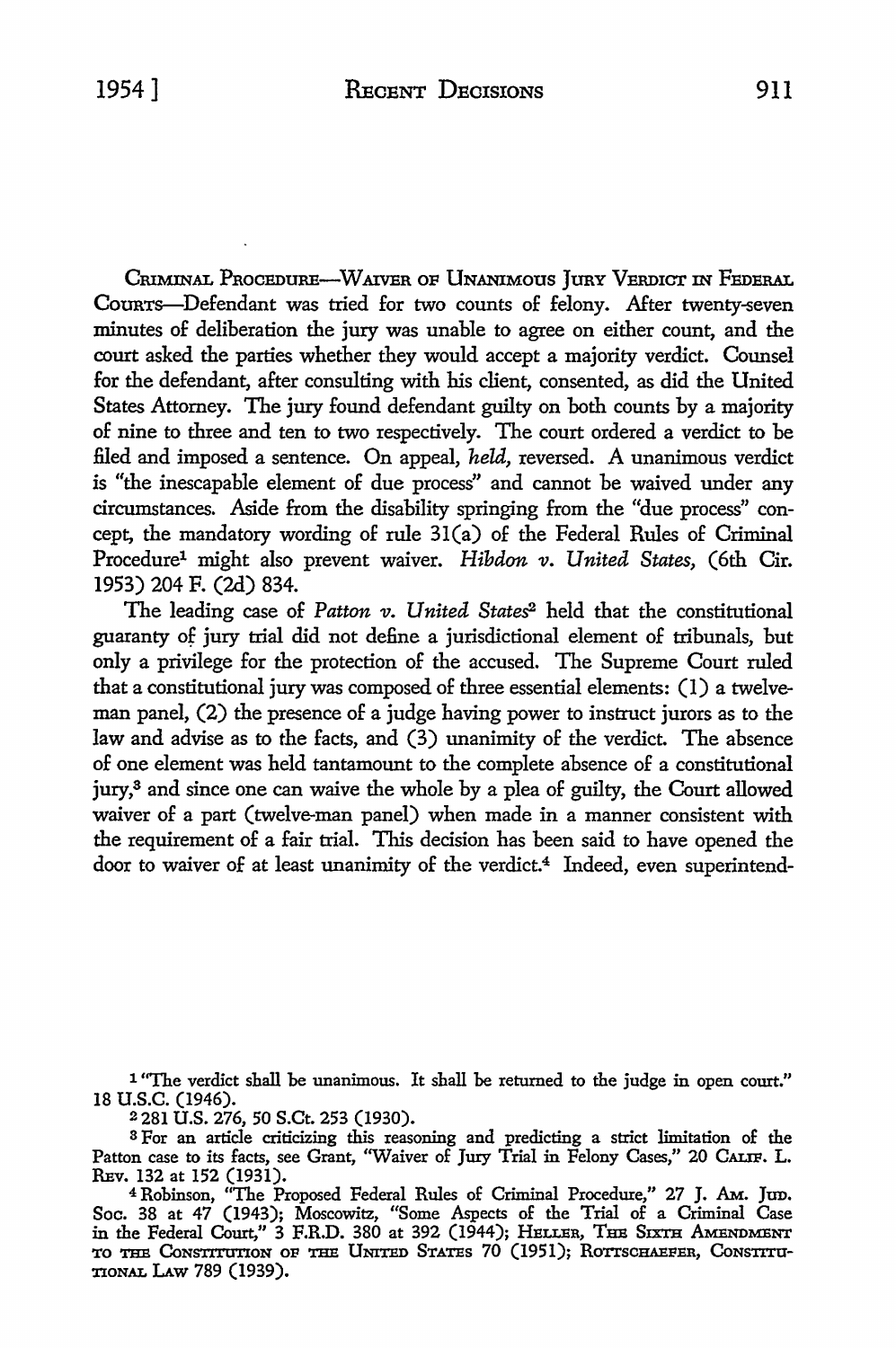ence of the judge with power to instruct has been held waivable.<sup>5</sup> The rationale of the *Patton* decision rests on a significant factor: today's penalties are not as brutal and excessive as at common law and the need for over-technical rules to prevent convictions resulting in grievous punishment for trivial crimes is no longer felt. To escape the compelling logic of the *Patton* decision, the court of appeals in the principal case sets up the unanimity rule as being indispensable to the moral certainty of guilt before conviction and therefore impossible to surrender, regardless of the historical setting. In attempting to reconcile its decision with the *Patton* case, the court misconstrues the value and functions placed by the *Patton* opinion on the elements of jury trials. The *Patton* decision shows that rigid common law procedural practices were not so much designed to ensure moral certainty of guilt and fairness which could not be attained by any other rule, as to erect a ''barrier" against despotic acts of the state and to prevent, when possible, disproportionate retribution. The change of conditions has made the barrier obsolete, since adequate procedural safeguards protect one from dangers faced at common law and punishment is humanely graduated to the gravity of the offense. This is the essence of the *Patton* case. A reasonable doubt could be eliminated without the concurrence of all the jurors in the verdict, and this was felt to be the case at common law as well. The reports of coercive practices to induce unanimity can thus be explained.<sup>6</sup> The "barrier" was an obnoxious obstacle to justice in some cases and was forcibly torn down. A majority of states provide, either in their constitutions or in statutes, for majority verdicts in criminal cases.7 It is significant that the question was never presented to the Supreme Court whether majority verdicts in felony cases violated the due process clause of the Fourteenth Amendment. On the other hand, the Supreme Court has stated by way of dictum that majority verdicts in state courts do not violate due process.8 It is to be noted that in these cases statutes are being upheld which do not even give a defendant a choice. The question of a voluntary waiver would seem to be of less moment from the due process standpoint than an outright denial of choice. On principle and authority it would seem to follow that the notion that a unanimous verdict is "the inescapable element of due process" is a fallacy. Commentators have exposed the harm flowing from the unanimity rule in modern times, especially in view of a radi-

5 Iowa v. Sereg, (Iowa 1941) 296 N.W. 231 (trial judge left after jury retired, without objection of defendant; jury later asked for more instructions from substitute judge, defendant objected, and instructions were withheld), noted 40 MICH. L. REV. 113 (1941); Simons v. United States, (9th Cir. 1941) 119 F. (2d) 539 (substitution of judge sanctioned after arguments to the jury but before verdict), noted 21 NEB, L. REv. 171 (1942). Rule 25, Federal Rules of Criminal Procedure, 18 U.S.C. (1946), does not seem to forbid a waiver.

61 HOLDSWORTH, HISTORY OF ENGLISH LAW, 3d ed., 318 (1922). In early English courts, when a majority of the jury concurred, failure of others to bow was considered malicious and punishable. See also Lindsey, "The Unanimity of Jury Verdicts," 5 VA. L. REG. 133 (1899); Eastman, "The History of Trial by Jury," 3 NAT. B.J. 87 at 98 (1945).

<sup>7</sup>A list of state constitutional or statutory provisions can be found in commentary to §355 in A.L.I. Code of Criminal Procedure (1930).

s Jordan v. Massachusetts, 225 U.S. 167 at 176, 32 S.Ct. 651 (1912).